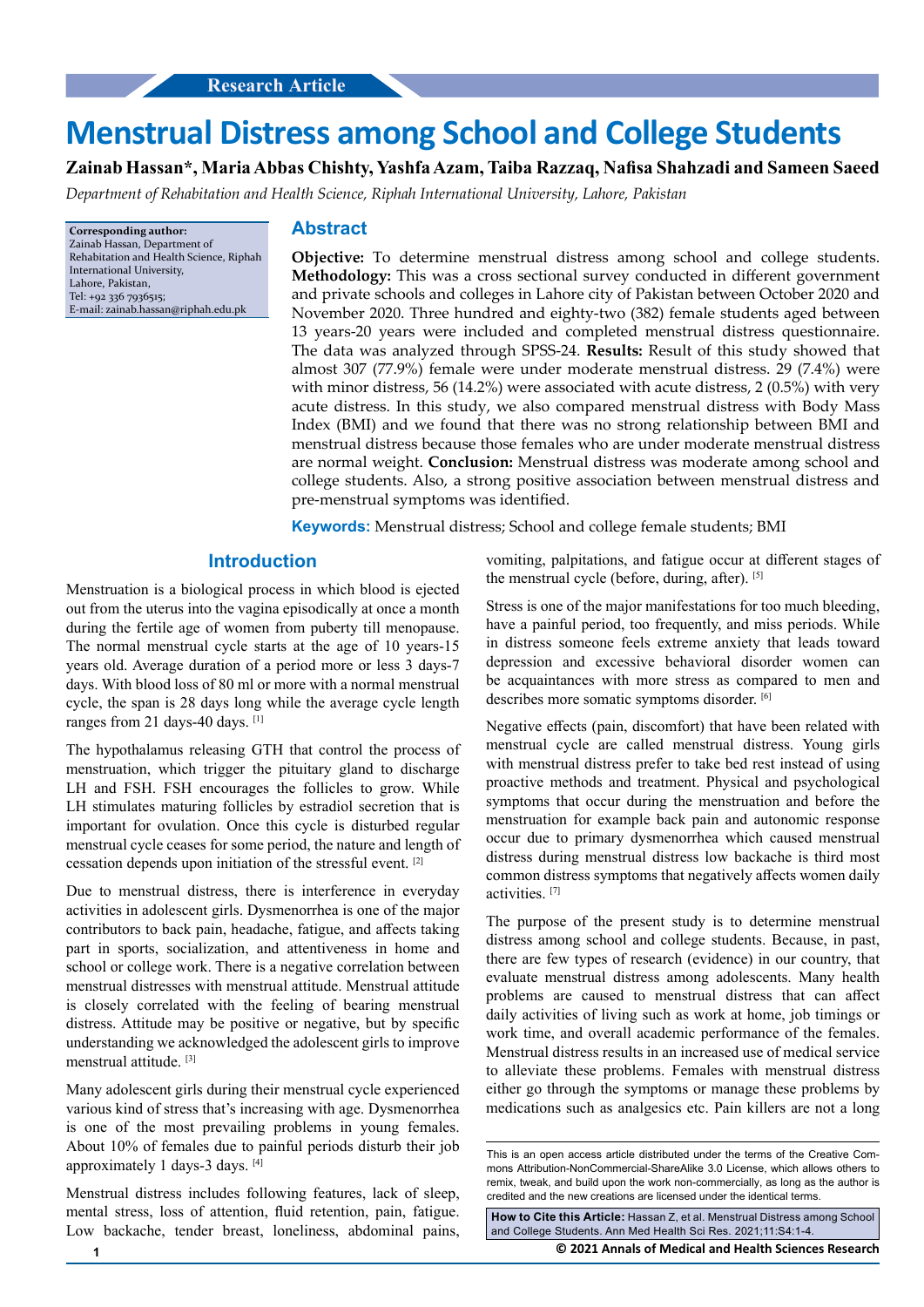time solution because of increasing dependency and risks for decreased effectiveness. [8]

In Pakistan, researchers reported that at reproductive age during the period of menstruation girls are even not able to perform their daily activities and some girls have different myths in their minds related to menstruation due to cultural beliefs they do not seek medical treatment as well with gynecologist. Hence, their health compromised to the extent that may lead to serious gynaecological complication in future. Prevalence of dysmenorrhea, ranging from 15% to 70% specially adolescent. [9]

A Pre Menstrual Syndrome (PMS) is a set of symptoms such as backache, irritability, fatigue, that starts 7 days-14 days earlier to the onset of menstruation and diminished when menstruation is starting. [10] Cephalgia, abdominal distension and agitation were the top most symptoms of PMS. The highest three kinds of distress among young adolescent were speech, nutrition and solitary and extreme distress was associated with painful menstruation.<sup>[11]</sup>

## **Materials and Methods**

This cross-sectional survey was done from October-December 2020 in Lahore. After informed consent a total of 382 students from different schools, colleges and academies ages between 13 years-20 years. The following formula is used to calculate the size of the required sample.

$$
n = (z1 - \alpha/2)2(p) (1 - p) / d2
$$

n: Sample size

z: Level of confidence according to the standard normal distribution (for a level of confidence of 95%, z=1.96, for a level of confidence of 99%, z=2.575)

p: Proportion of the population that participated in the previous study was 47%. [5]

d: Tolerated margin of error (for example we want to know the real proportion within 5%)

So, Sample size is 382.

#### **Inclusion criteria**

Females age between 13 years-20 years, females with dysmenorrhea menstrual cramps, diarrhea, and nausea during menstruation.

#### **Exclusion criteria**

Females diagnosed with pelvic pathologies pelvic congestion syndrome, irritable bowel syndrome, chronic pelvic inflammatory disease, females with a psychological disorder

The data was collected using the MDQ (Menstrual Distress Questionnaire). Rudolf Moos' (MDQ) Menstrual Distress Questionnaire (1986) was designed at New York University. It is the most frequently used self-reported tool for measuring menstrual cycle symptomatology. It identifies the intensity and type of symptoms women experiencing during each phase of the menstrual cycle. This questionnaire is scored through fourpoint Likert scale (no sign=0, very severe=4) and contains 16 items and divided in four dimensions (pain, control, autonomic

reactions, and (water) weight gain), and designed to records the menstrual signs a week before menstruation, during menstruation, and a week after menstruation in the recent year. A score of  $\leq 16$  indicates minor menstruation signs,  $>17$ score<32 indicates moderate menstruation signs, >33 scores <48 indicated acute menstruation signs, Scores>49 indicates very acute menstruation signs. [12] We got research approval from ethical considerations committee of the Riphah international university, Lahore and obtained a letter of introduction from Riphah international university, Lahore. We delivered the letter to the authorities of schools, colleges and academies and after research goals explanation and informed consent according to ethical codes and making the necessary co-ordination related the questionnaire distribution time, we conducted sampling and obtained the data. We have also conducted data online.

All collected data was collected and analyzed using Statistical Package of Social Science (SPSS) version 24. Mean ± standard deviation was calculated for quantitative variable while frequencies and percentages were calculated for qualitative variable.

#### **Results**

Results showed that 307 (77.9%) female student suffering from moderate menstrual distress in the selected population with a mean age of  $16.94 \pm 1.541$ , mean weight  $49.0609 \pm 8.36668$ , mean height  $1.4899 \pm 0.13962$ , mean BMI 22.6275  $\pm$  5.47196, mean MDQ (muscle stiffness, faintness, abdominal swelling, dizziness, breast tension, fatigue cramps, backache, headache, skin allergies, itch, cold sweats, nausea and vomiting, hot flashes, palpitations, somatic sensations). We check the various factors of premenstrual symptoms (muscle stiffness, faintness, abdominal swelling, dizziness, breast tension, fatigue cramps, backache, headache, skin allergies, itch, cold sweats, nausea and vomiting, hot flashes, palpitations, somatic sensations) by MDQ and check their correlation/relationship with BMI and results show that most school and college students are with moderate distress 307 (77.9%) but their BMI's are normal [Figure 1 andTable 1].

### **Discussion**

Menstrual distress was very common among girls of Majmoah University as they experience many physical, psychological, emotional and behavioral symptoms associated with dysmenorrhea. BMI affect menstrual blood loss in women of reproductive age and weight control is important for women in reproductive years. [13] Earlier researches showed that many young age girls had distress during menstruation a study was conducted on 129 female students, we found that more than 50% of the female participants undergo dysmenorrhea related menstrual distress, fatigue, Acne, stomach problems headache and back pain also common in many females. Mean score of menstrual distress in all female participants was 1.00 (SD=0.76) total possible score ranges from 0 to 4 participants with higher score indicating greater distress. In MDQ dysmenorrhea highest mean score was (1.37) swollen abdomen lowest mean score was (1.01) day by day activities was affected by menstrual distress associated with severe dysmenorrheal. Student school concentration, social work and many other activities are affected by menstrual distress. [14]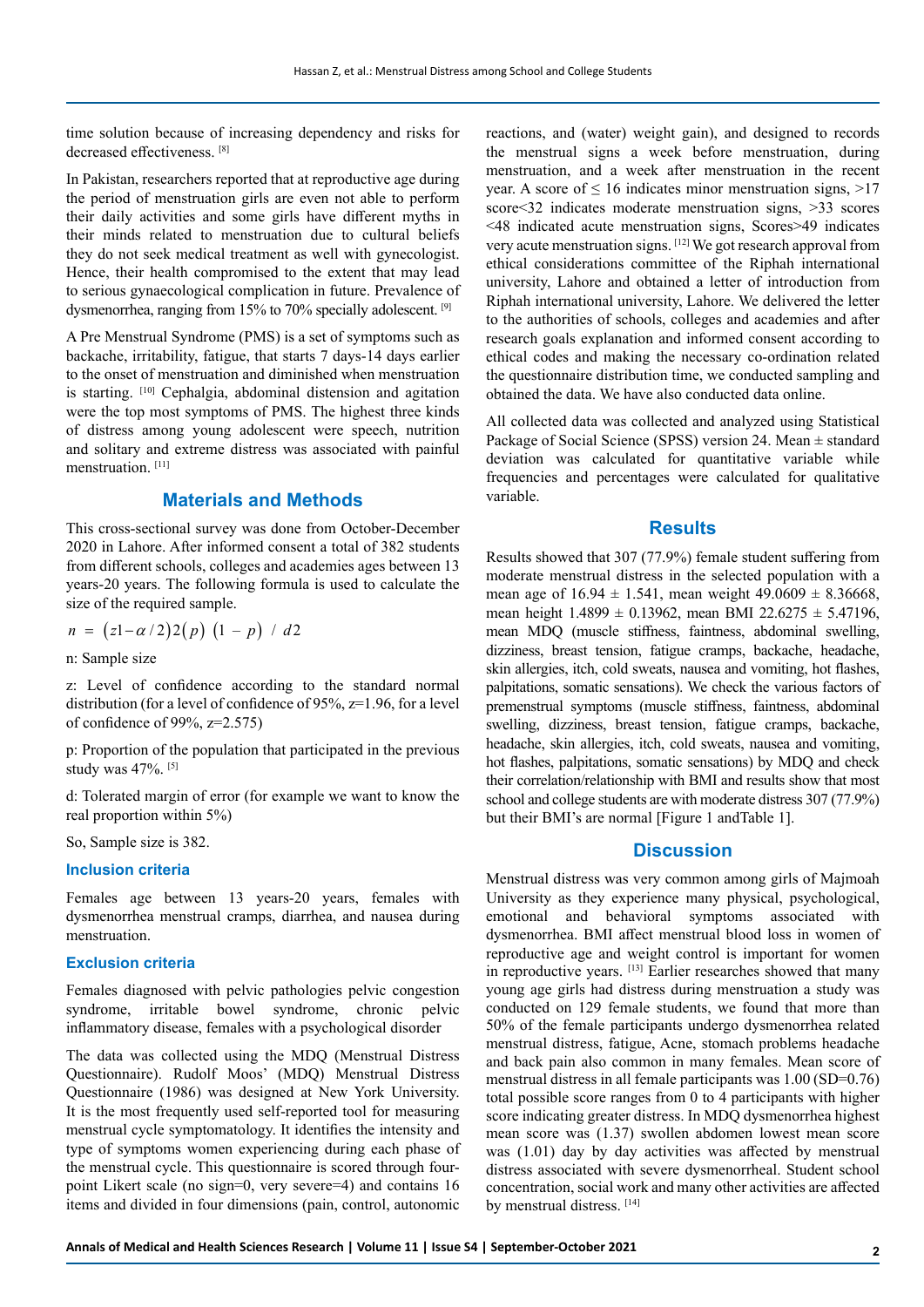

**Figure 1:** Shows relationship between MDQ and BMI.

| Table 1: Showed the menstrual distress level. |                  |                |
|-----------------------------------------------|------------------|----------------|
|                                               | <b>Frequency</b> | <b>Percent</b> |
| Valid                                         | 29               | 74             |
| Minor                                         | 307              | 77.9           |
| Moderate                                      | 56               | 142            |
| Acute                                         | 2                | 0.5            |
| Very acute                                    | 394              | 100            |

A previous study showed that female students whose menarche starts at early age experienced any one pre-menstrual symptom were having menstrual pain and distress. Stress score and BMI were remarkable predictors for menstrual cycle irregularity. Students who had higher stress score or lower BMI are more likely to have experienced premenstrual symptoms  $(p=0.003)$ or irregular menstrual cycle ( $p=0.017$ ). [15]

A survey was conducted on women textile workers in china and compared women with low stress, to moderate stress and highstress women, In females with moderate stress are at >60% risk of dysmenorrhea and those with high stress are more than twice at risk as compared to females with moderate stress. [1]

In Pakistan we found only few researches that were only related to menstrual distress among school and college students. We have determined the menstrual distress during the menstrual cycle. In past studies we found that no study was conducted to determine the menstrual distress during the menstruation.

It is recommended that all female students (school and college) should be provided with different courses on management techniques of distress as a curriculum part. All schools and colleges should make plans for initial identification of female students with their perceived stress and different problems of menstruation because of perceived stress and menstrual problems academic performance of the female students was compromised but can also harm their psychological and reproductive health.

We highly recommend similar researches conducted in other schools, colleges and academies of Lahore, including other staggering factors such oral contraceptive pills use, inability to sleep (lack of sleep), and socio-economic status of parents to be the cause of menstrual disorder. In a cross-sectional survey it was not feasible to draw a causative relationship between BMI and menstrual distress. Other staggering factors e.g. contraceptive pills (oral) less sleep and socioeconomic status effects were not seen in this research.

## **Conclusion**

We recommend similar studies to be conducted in other town schools and colleges including other staggering factors such as the use of oral contraceptive pills, lack of sleep, and parent's socioeconomic status causing menstrual disorder. It was a cross-sectional survey so it was not possible to conclude a causative relationship between menstrual distress and body mass index. The effect of other confounding factors such as oral contraceptive pills, lack of sleep, and parent's socio-economic status was not considered.

The investigated data depend on questionnaire only and no medical examination and no history was taken.

## **Acknowledgement**

In the name of Allah (SWT) the most beneficent, the most merciful, who has given me the strength and ability to complete this study? All praises belong to Allah (SWT), lord of the universe. May his blessings be upon the Prophet Muhammad (SAWW) and members of his family and companion?

Special thanks to our parents who were always there for us, supporting and encouraging us with their precious prayers and best wishes.